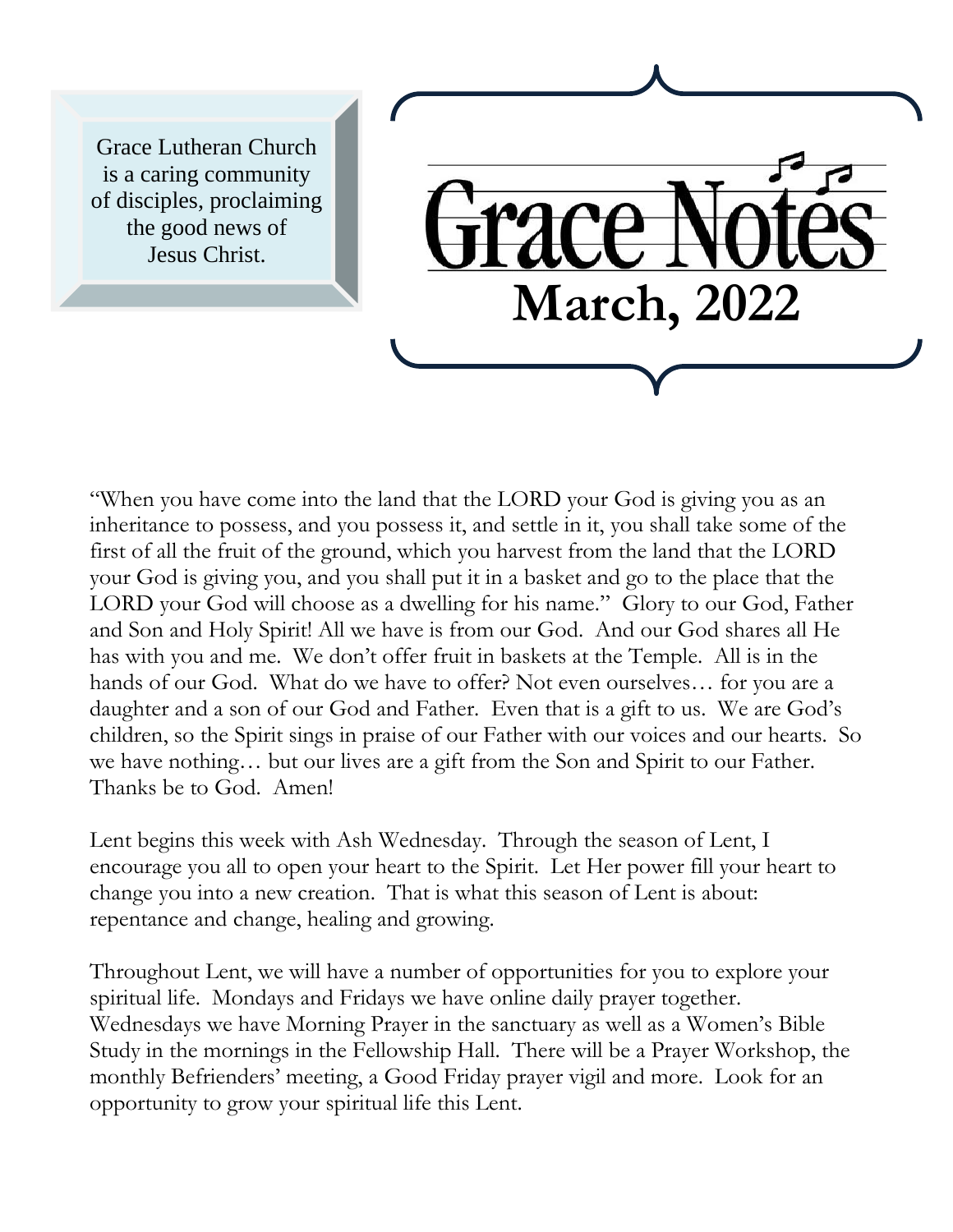"My eyes will flow without ceasing,/ without respite,/ until the Lord from heaven/ looks down and sees." (Lamentations 3:54)

Our committees add a lot to the life of our church. They reach out to the community around us, feed us at PorkFest, create fun for our youth and our adults, teach our kids at Sunday School, plan Confirmation, gather clothes for people in need, and so much more. See the information sign-up sheet in the Narthex and find out about a committee that calls to you!

Grace's Faithful Innovations team is learning to listen to the Spirit and to see our God in the details of our lives. Talk to us about your own spiritual experiences. Help us learn to see where God is in our church and in your life. We want to hear your story: Katie Bridgers, Cheryl Stimac, Janet Kokko, Inga Johnson, Chris DeForge, Katie Tormala, and Pastor Micah.

Holden Evening Prayer begins Wednesday March 9<sup>th</sup>. Join us for our soup supper at 530pm. Holden Evening Prayer follows afterward at 6pm. It is a holy, friend-filled, and a tasty way to observe Lent.

My sermons are posted online at <u>www.gracesouthrange.com/sermons/</u> and on YouTube at [https://www.youtube.com/user/cavalerima.](https://www.youtube.com/user/cavalerima) If you want a copy of the service and the sermon, let Katie know and she will add you to our mailing list.

Do you have dreams for our church? Have you had an idea you wish you could try out on our congregation? Talk to me. Grace is your church. Let's make it what you need it to be.

As always, I am here for you. Catch me on Zoom, call me at home or shoot me an email. We will get through this together… I look forward to talking with you.

Be good to each other. Call each other. We are family.

With faith and hope and love,

Pastor Micah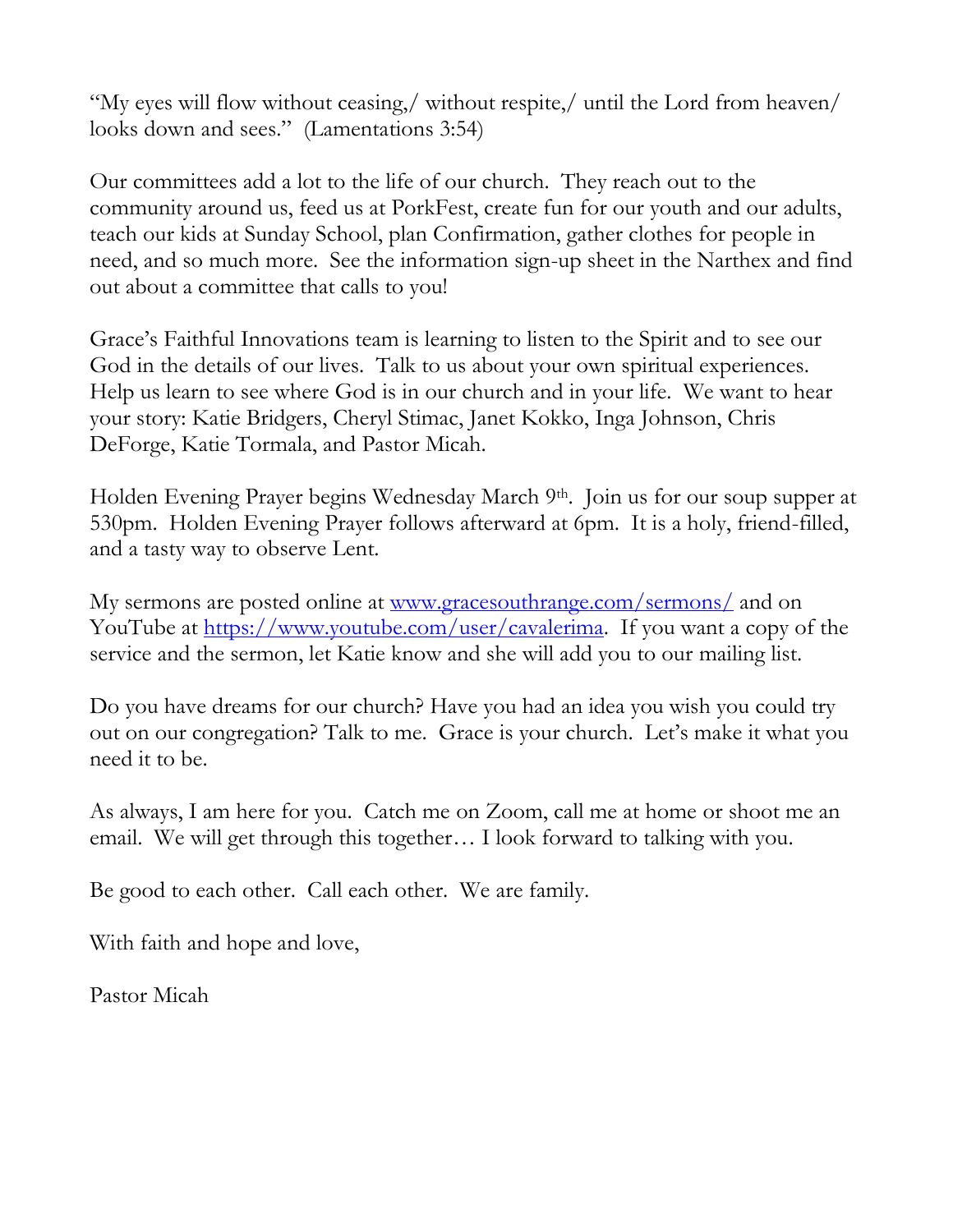#### **"Churches are Changing—Sometimes for the Better"**

The COVID-19 pandemic has impacted all aspects of our lives. Our churches and our lives of faith most certainly have been affected. One is tempted to view the pandemic as only having negative impacts. There is no denying the death toll and ubiquitous stress are not positive outcomes. But one can legitimately see the work of God in the midst of it all.

Many Christian congregations (estimated at 175,000 congregations nationwide) have stepped up to "be the church" for not only their own people but for the larger community. More than one half of American Christian congregations have started a new ministry or expanded an existing ministry during the pandemic. And, on average, these congregations have expanded three or more outreach activities. One fifth of congregations had ministries related to the pandemic—vaccine clinics, mask making, etc.

Additional evidence of adaptability is shown by the survey result of now 86% of churches being willing to change to meet new challenges as opposed to only 73% just prior to the pandemic.

The Hartford Institute for Religion Research summarized recent research by saying, "The level of new and intensified social outreach and community ministry undertaken by the nation's churches is monumental."

- Do you see God at work in new and faithful ways in your congregation these last two years?
- Is your congregation offering online streaming services?
- Is your congregation now asking questions about how to reach out to those folks who are viewing online worship services?
- Did your congregation host a vaccine clinic?
- Did your congregation engage in a study and reflection on systemic problems in our society?
- Did your congregation host a food pantry or feeding program?

It seems to me that when we are under great stress, we are naturally drawn to the deeper existential questions. What is the purpose and meaning of my life? And the parallel existential questions of Christian communities: What is the purpose of my congregation?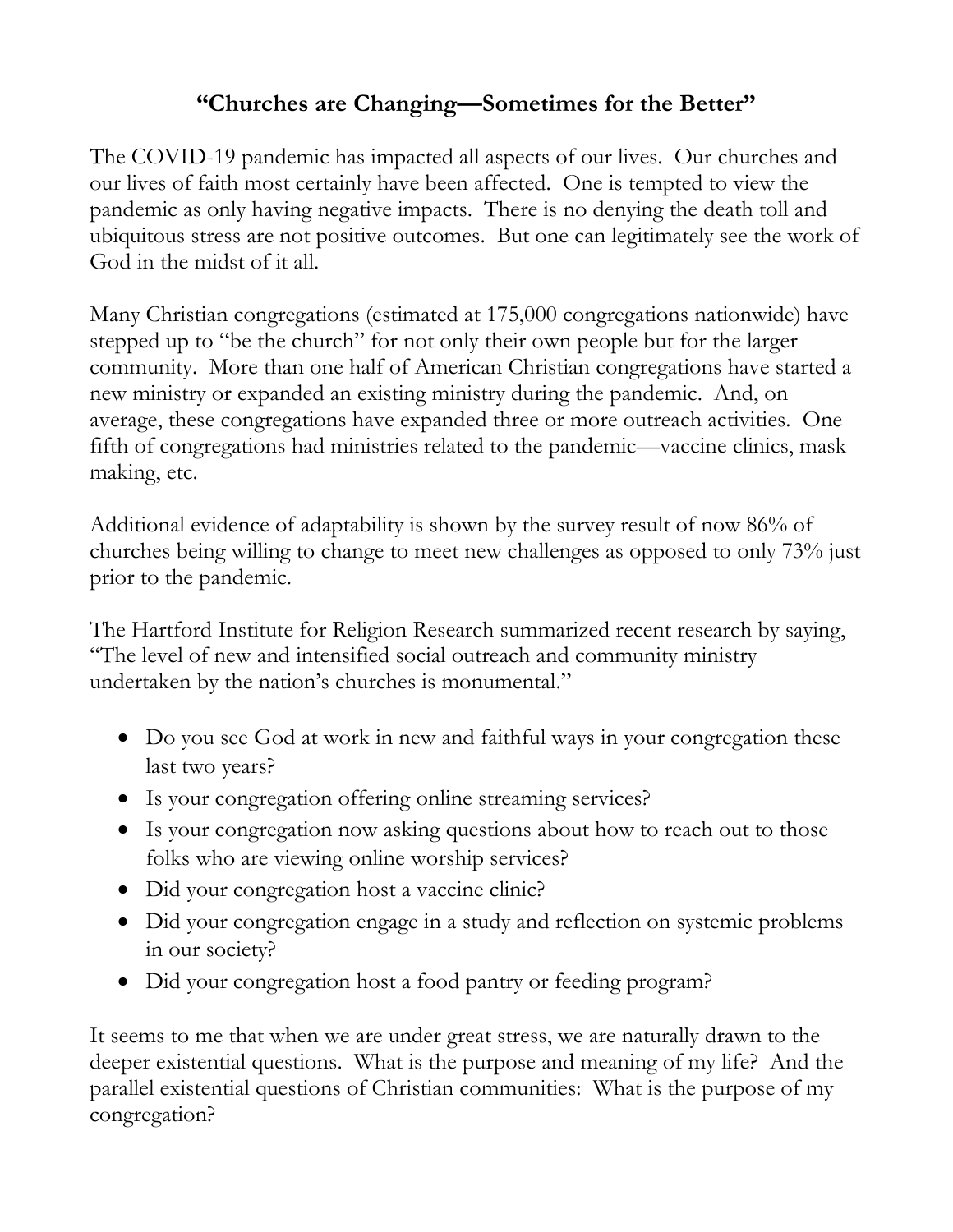Most congregations in the ELCA worship on average 100 or fewer people a week. Most congregations in all denominations tend to be rather small. But small can be beautiful. Small can be powerful. Small can allow you to pivot more quickly. Small can still be very significant.

The metaphor of the "remnant" is part of the Old Testament narrative. When the faith community was fractured and broken up because of many factors including disobedience as well as outside forces, a small and faithful remnant remained. God wasn't through bringing life out of death dealing situations.

The prophet Ezekiel was asked by God, "Shall these dry bones live?" (Ezekiel 37)

You and your congregation might feel pretty stressed and dried up. God is still God. God is not through with us. The Sovereign God has power to add sinew and life to bones that seem useless and dead.

As one church member from our synod said, "We're still here."

*(Note: Much of the information for this article was taken from a new report by the Hartford Institute for Religion Research, "Congregational Response to the Pandemic: Extraordinary Social Outreach in a Time of Crisis" as cited in an online article by Adelle Banks in Ministry Watch, December 22, 2021.)*

Pastor Jim Duehring Assistant to the Bishop/DEM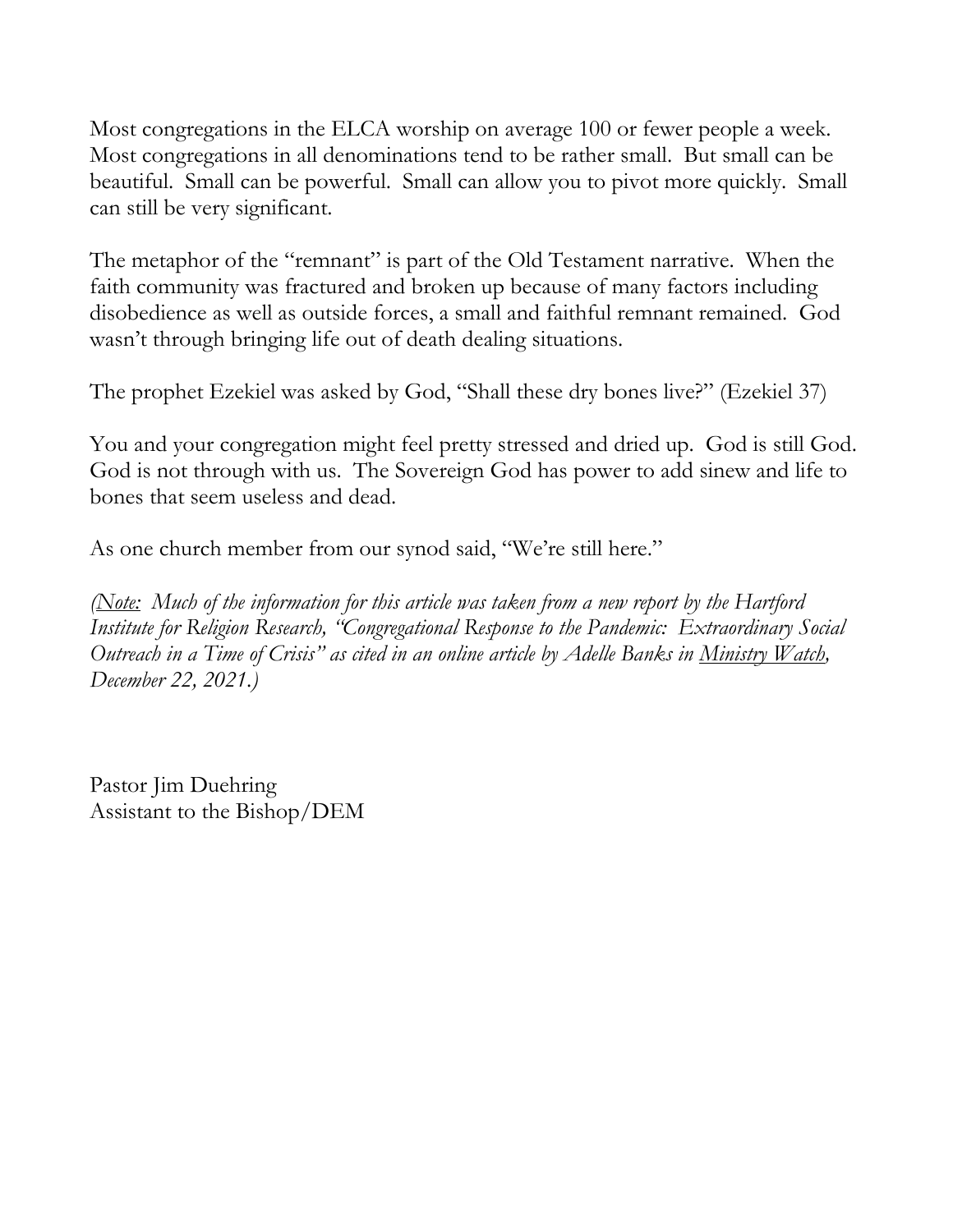Grace Lutheran Faithful Innovations group is talking about God in our everyday lives, how to listen to each other and what we might learn about God in the process. We are asking our congregation to think about their spiritual lives. Please know there are no right or wrong answers. It is all about your experience. You may turn in your questions to Janet Kokko, Katie Tormala, Inga Johnson, Cheryl Stimac, Chris DeForge or Katie Bridgers, who are part of this committee. One of us may contact you, or you may contact us. We are looking forward to a visit with you!

1. Talk about a time when you grew spiritually in a significant way. What was happening in that period of your life?

2. What do you think God might have been trying to teach you or show you during that time in your life?

3. Where do you experience God's presence most often now?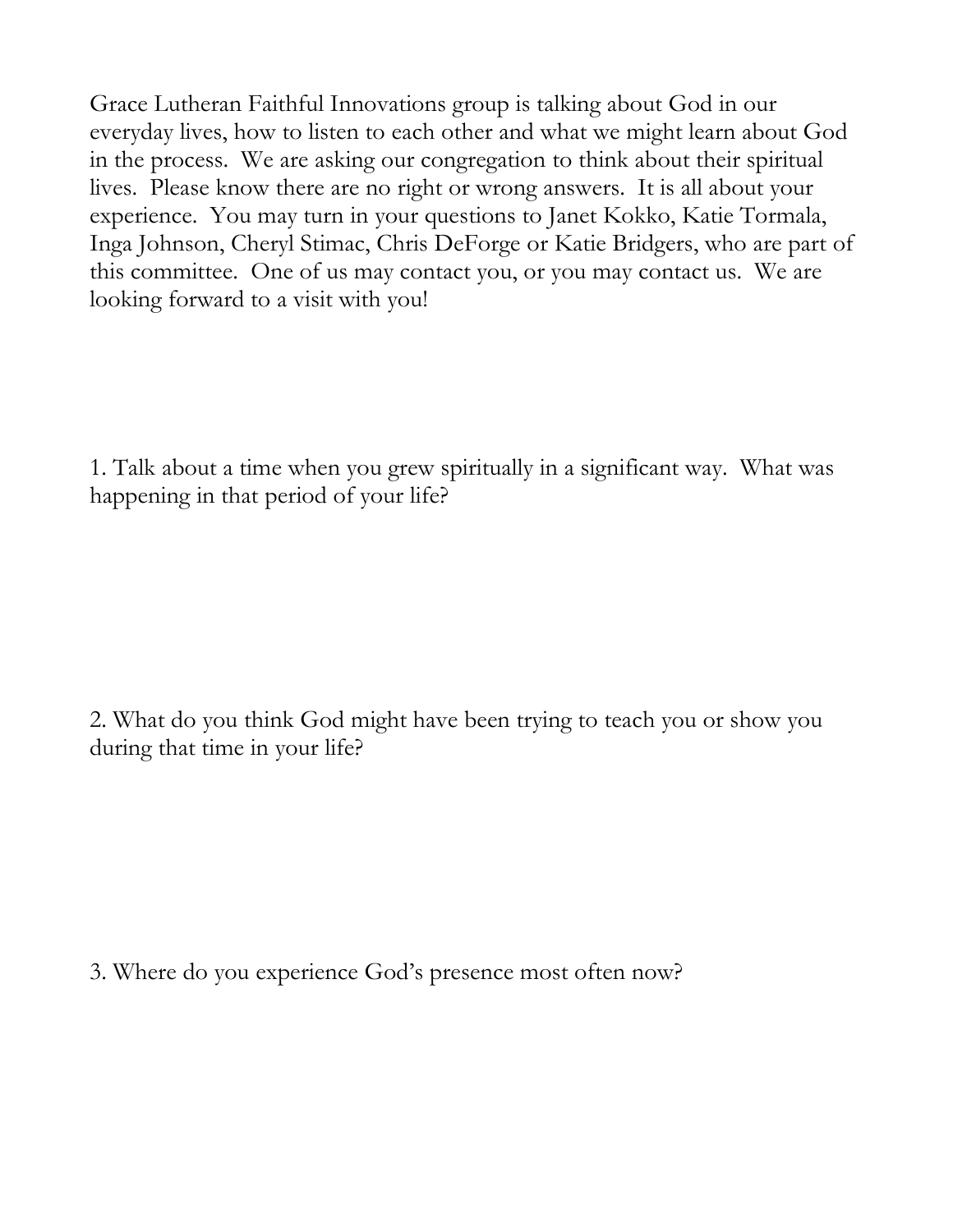# **If you would like to know more about any these committees, please sign up in the narthex.**

**Mutual Ministry Committee** which shall: act as liaison between pastor(s), staff and congregation; and serve as personnel committee for paid staff including maintaining current job descriptions, assisting in screening job candidates, conducting exit interviews, and conducting periodic performance appraisals of the pastor(s) and all staff.

**Long-Range Vision and Resource Team** which shall: meet with the Congregation Council each November to review, evaluate and update the congregation vision and establish plans for the next three to five years; conduct regular meetings to plan, establish the structure, implement the visions goals; maintain job descriptions for the volunteer staff; make recommendations to the Congregation Council as needed for structural, policy, and constitutional changes connected to implementation of vision;

**Worship and Music Committee** which shall: give leadership, counsel, and guidance in all matters pertaining to worship and church music within the congregation; and can work mutually with the pastor to select liturgies and worship music and special worship services.

**Stewardship Committee** which shall: meet regularly to promote regular giving of monetary resources, time, and volunteer efforts by the congregation members to Grace Lutheran Church, the Northern Great Lakes Synod, and the Evangelical Lutheran Church in America and their missions.

**Hospitality Committee** which shall: meet regularly to plan and implement activities that nurtures current members and welcomes and invites new members to worship at Grace Lutheran.

**Christian Education Committee** which shall: meet regularly to plan and coordinate the curricula and lessons to be used in the Sunday School, Confirmation Classes, and Vacation Bible School and offer assistance for adult education.

**Evangelism Committee** which shall: reach out to surrounding communities spreading the good news of Jesus Christ.

**Memorial Committee** which shall: ensure memorials are distributed in an appropriate way according to the families wishes and memorial policy and will keep an account of all memorial funds for use according to memorial policy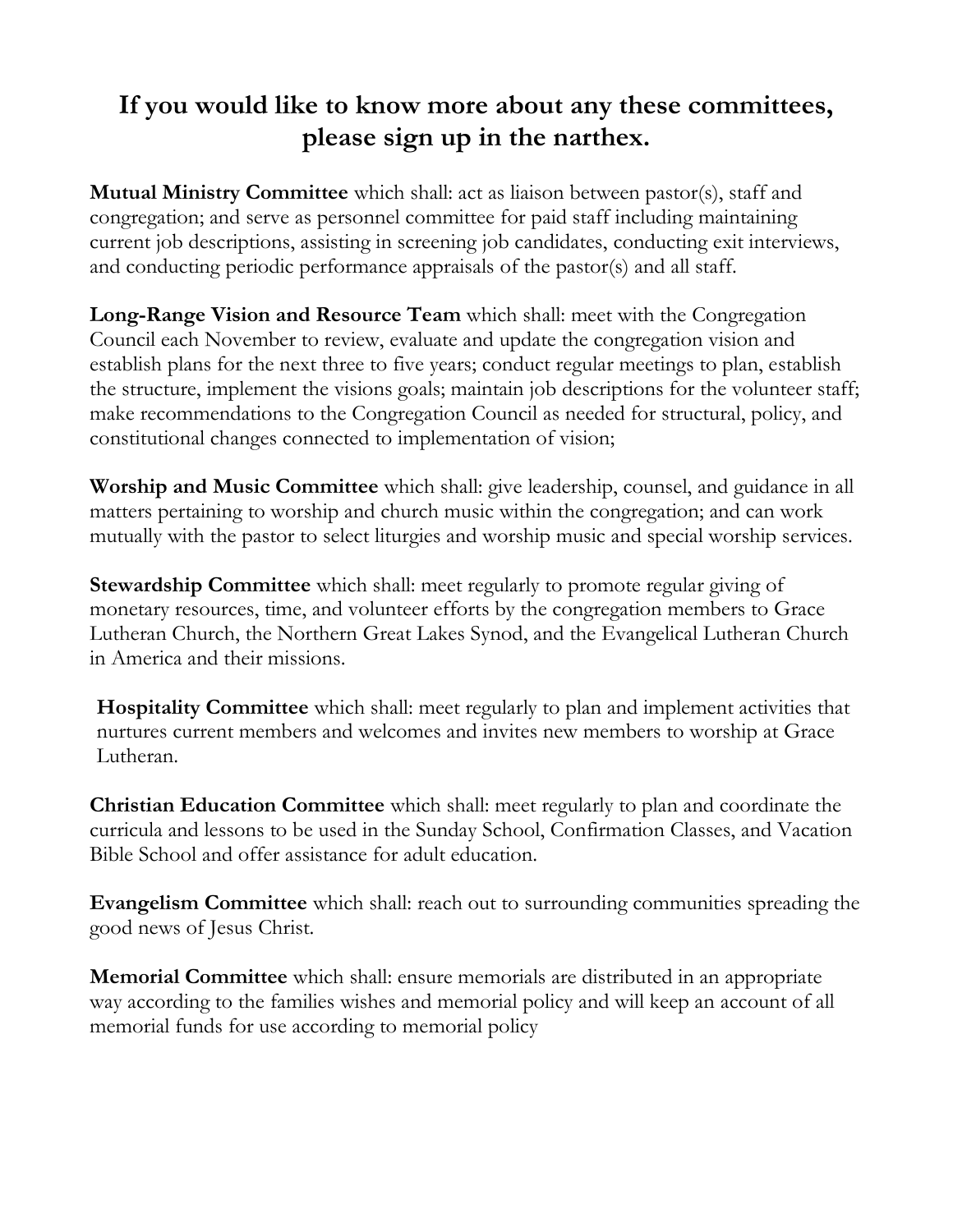#### **Kiitos Paljon**

Thank you, to all those who volunteer on Sunday mornings to read during our worship service.

l

# **Birthdays**

Janet Kokko 7 Dave Aro 7 Connor Raffaelli 17 Sherri Lystila 21 Sue Slinde 22 Heather Aro 23 Chris Bohjanen 25 Sam Jenkins 25 Jaden Janke 28

# **Anniversaries**

Sam & Joleen Jenkins  $20<sup>th</sup>$ 

**Lent 2022 Bible Study Guide is available to all. Please see Katie or pick one up in the narthex.**

#### **Notes from the office**

Would you like to start receiving a weekly devotion from the church office on Mondays? Please send Katie your name and email address.

Newsletter items are due in the office the last week of the month.

Please save your Econo receipts and return them to a box in the library. Grace receives 1% of the total receipts.

If we do not have your birthday or anniversary, please

let us know.

#### **Weekly Activities at Grace**

**Monday**s **\***Prayer Service 5:00pm**\* Wednesdays ~** Prayer Service 10:00am Cup of Grace at 10:15am Bible Study at 11:00am \*Bible Study at 7:00pm\* **Thursdays ~** Games at Grace 12:30pm **Fridays ~ \***Prayer Service at 9:00am**\* \***Friday Conversation at 12:30pm**\* (\*** By Zoom **\*)**

#### **Walk in Ashes**

On Ash Wednesday all are welcome to stop in from 9:00am to 12:00pm to receive their imposition of ashes.

> Ash Wednesday Worship 6:00pm

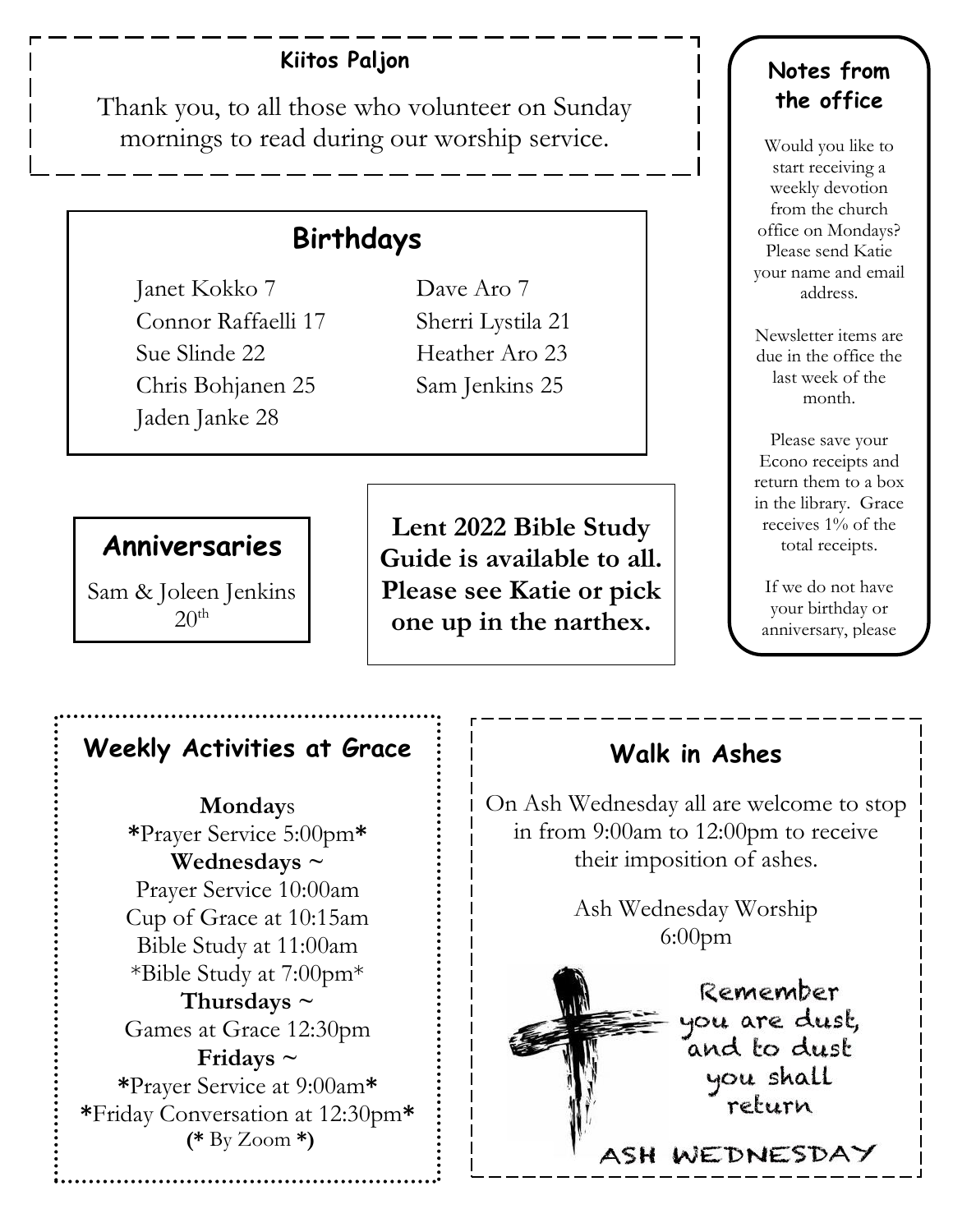# **February Council Highlights**

For the year 2022: Chris will continue as President; Janet will continue as Vice President and Inga will be our new Secretary. Katie will stay as our Financial Secretary and Laurie will stay as Treasurer.

Janet made a motion for Chris to write a "One party listing" with Ron Stewart and Hillary Virtanen at \$159,900 for the parsonage sale with a plan to put an expiration date after she gets a chance to talk to them. Bill seconded with all in favor. A seller's disclosure will also be needed.

Our COVID-19 plan will remain the same. Everyone please continue to remain diligent.

Bring love wherever you go.

Shine light wherever it's dark.

Leave blessings wherever you've been.

Be kind wherever you are.

### **Donations Needed**

Grace Lutheran is in need of the following for the nursery:

> Rocking Chair Pack-n-Play or Crib



# **March Worship Text**

**Sunday, March 6**

Luke 4:1-13 The temptation of Jesus in the wilderness for forty days.

#### **Sunday, March 13**

Luke 13:31-35 I have desired to gather Jerusalem as a hen gathers her brood.

#### **Sunday, March 20**

Luke 13:1-9 Unless you repent, you will perish; parable of the fig tree.

#### **Sunday, March 27** Luke 15:1-3, 11b-32 The parable of the prodigal father and the repentant son.

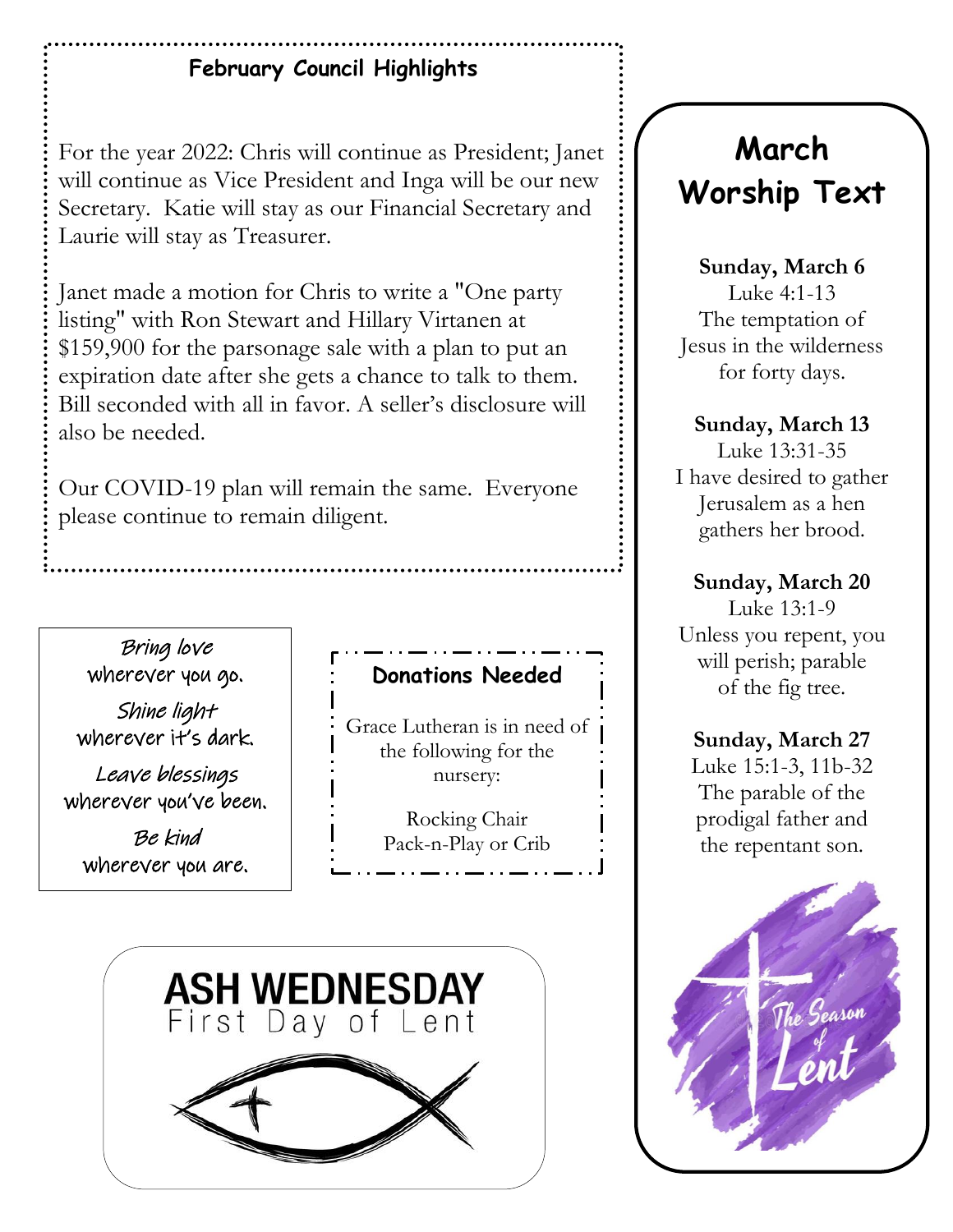# **Soup Supper and Lenten Services**

Ash Wednesday Service 6:00pm March 2nd Soup Supper at 5:30pm and Lenten Service at 6:00pm Wednesday, March 9<sup>th</sup> Wednesday, March 16<sup>th</sup> Wednesday, March 23<sup>rd</sup> Wednesday, March 30<sup>th</sup> Wednesday, April  $6<sup>th</sup>$ 

**Signup sheet to make soup, bring milk or bread can be found in the narthex.**

Maundy Thursday (April 14<sup>th</sup>) Service will be at 6:00pm Good Friday (April  $15<sup>th</sup>$ ) Service will be at 1:00pm. There will be an all-day prayer vigil at Grace Lutheran on Good Friday. Watch for information to come about the Good Friday Prayer Vigil.

|               | Sunday<br>March 6              | Sunday<br>March 13          | Sunday<br>March 20           | Sunday<br>March 27           |  |
|---------------|--------------------------------|-----------------------------|------------------------------|------------------------------|--|
| <b>Ushers</b> | Tim & Evelyn<br>Lawless        | Paul<br><b>Bridgers</b>     | Bill<br>Hendrickson          | Tom<br>Stimac                |  |
| Counters      | Inga Johnson<br>Katie Bridgers | Roseann Terry<br>Marianne B | Bill & Denise<br>Hendrickson | Cheryl Stimac<br>Janet Kokko |  |
| Communion     | Confirmation<br>Student        | Confirmation<br>Student     | Confirmation<br>Student      | Confirmation<br>Student      |  |
| Reader        | Confirmation<br>Student        | Confirmation<br>Student     | Confirmation<br>Student      | Confirmation<br>Student      |  |

# **Worship Servants for March 2022**

# **Prayer Chain**

Are you or do you know someone who is in need of prayers? Please let Cheryl, Carolyn or Katie know if you have any prayer requests.

Would you like to be a part of our prayer chain? Please let Katie know and you will receive the prayer chain email weekly.

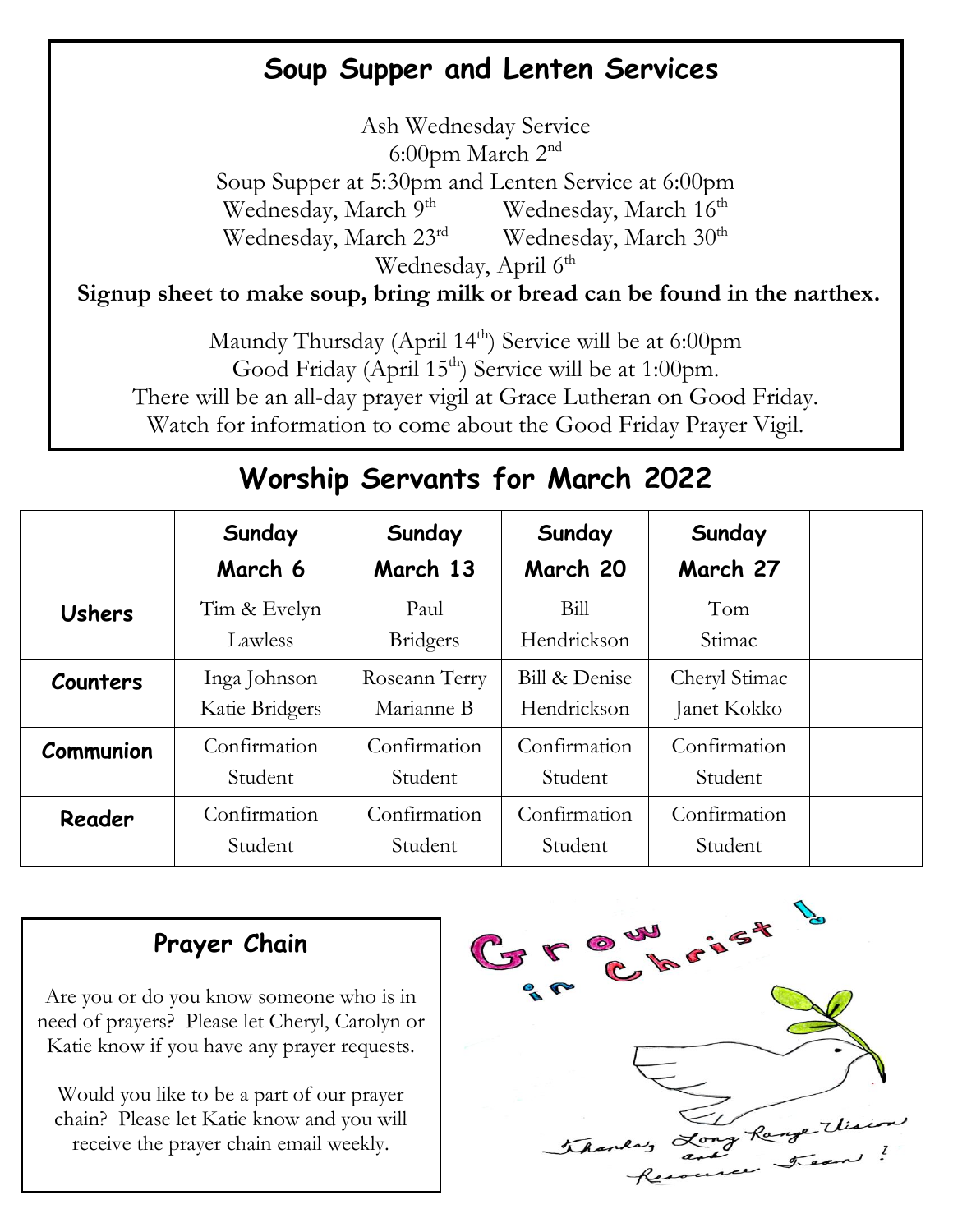# **Lutheran Dictionary**

by: Walter Lieder Concordia Publishing House Saint Louis, Missouri

**Cantate:** From Latin, "sing ye," opening words of the Introit. The fourth Sunday after Easter.

**New Testament:** That portion of the Holy Scriptures written by the divinely inspired Apostles and Evangelists. It comprises 27 books; Matthew to Revelation.

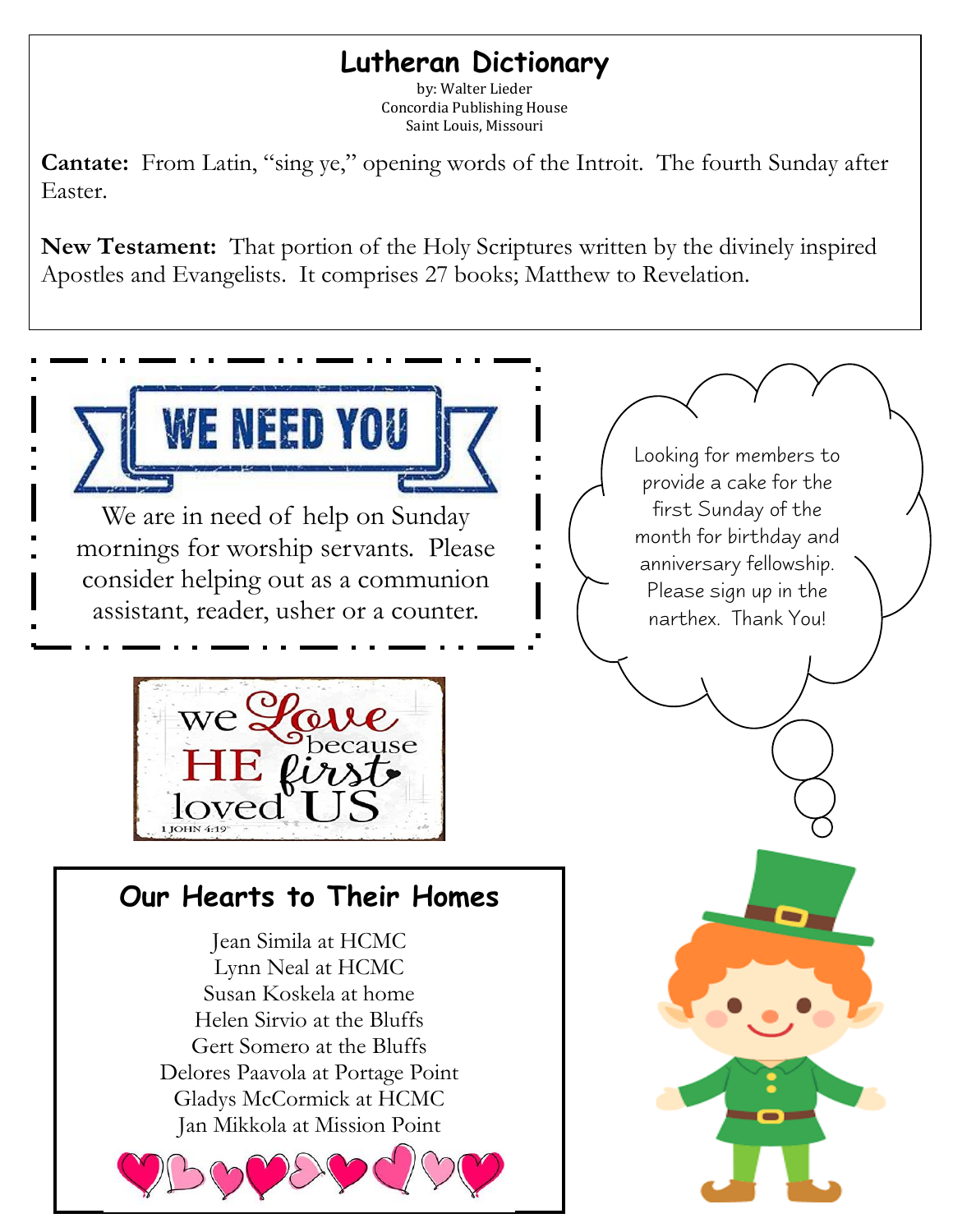### **Grace Lutheran Congregational Contact Information**

#### Volunteer Coordinators

| Acolytes/Bell Ringers  | <b>Katie Bridgers</b> | 482-2011 |
|------------------------|-----------------------|----------|
| <b>Altar Duty</b>      | <b>Chris Davis</b>    | 482-5567 |
| Communion              | Chris DeForge         | 482-8068 |
| Counters               | Marianne Bohjanen     | 482-8459 |
| <b>Funeral Servers</b> | <b>Chris Davis</b>    | 482-5567 |
| Readers                | <b>Cheryl Stimac</b>  | 281-7909 |
| Fellowship             |                       |          |
| <b>Ushers</b>          | <b>Katie Bridgers</b> | 482-2011 |
| Greeters               | <b>Chris Davis</b>    | 482-5567 |
| Gardening              | Janet Kokko           | 482-2368 |

#### Building & Grounds Maintenance

Tom Stimac 281-7910 Joe DeForge 482-8068 Tom Savola 281-5494 Katie Bridgers 482-2011 Grace Lutheran Council

Micah Cavaleri 281-9558

Chris DeForge 482-8068 President

Janet Kokko 482-2368 Vice President

Inga Johnson 370-5161 **Secretary** 

Heather Aro 482-0341

Bill Hendrickson 370-9690

Amanda Krznarich 482-2011

Katie Bridgers 482-2011

Laurie Aho 482-0817 Treasurer

### **Jesus speaks...**

 I want you to live increasingly from your real Center, where My Love has an eternal grip on you. *I am Christ in you, the hope of Glory.*



### **Sundays**

Sunday School 10:00am

Discussion & Coffee with Pastor Micah 10:00am

> Choir 10:15am

Worship with Pastor Micah 11:00am

In order to meet our monthly expenses, we need to take in \$6,810.00.

January giving was \$7,724.56.

We have various options for you to continue your giving.